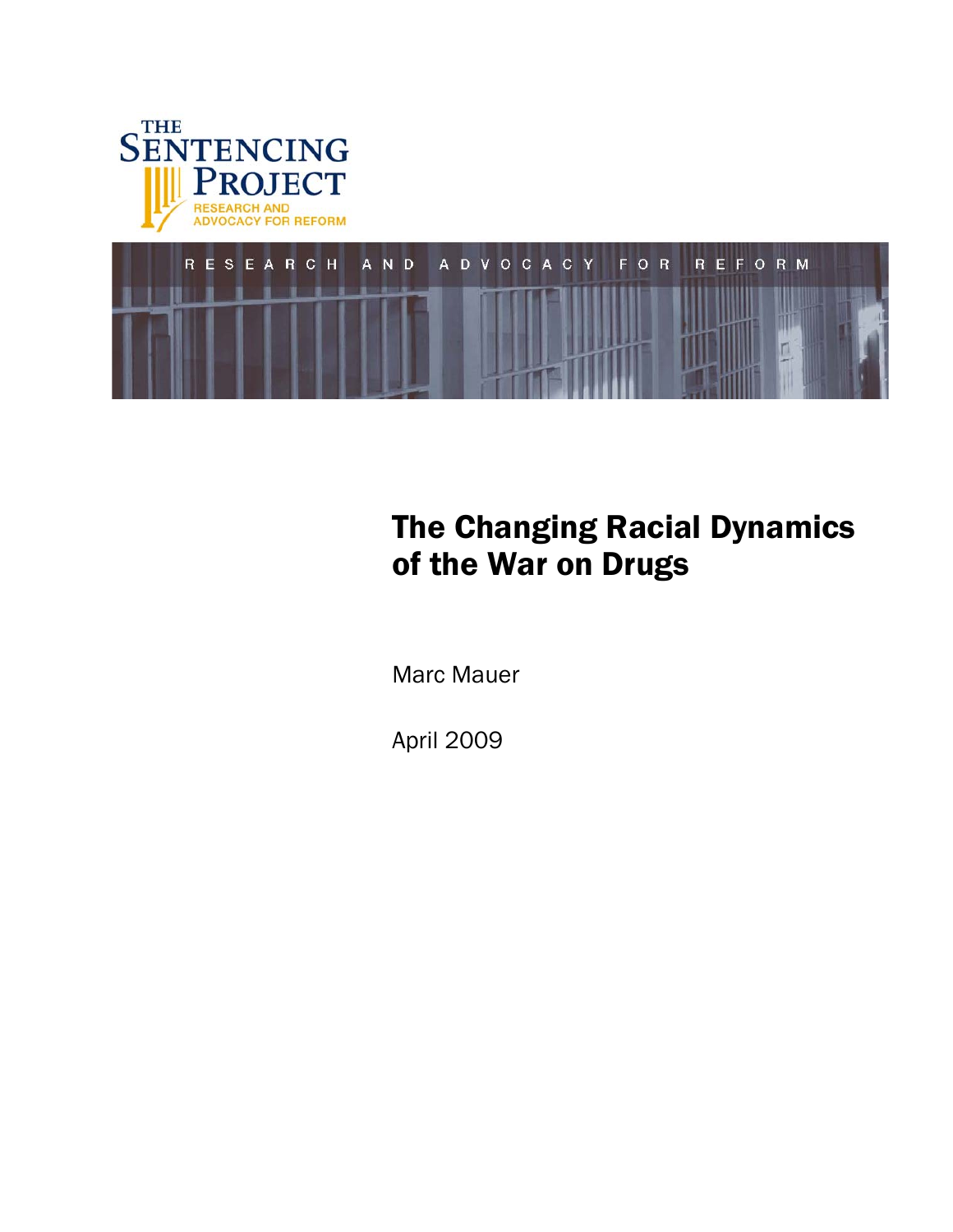

For further information:

The Sentencing Project 514 Tenth St. NW Suite 1000 Washington, DC 20004 (202) 628-0871 [www.sentencingproject.org](http://www.sentencingproject.org/) This report was written by Marc Mauer, Executive Director, of The Sentencing Project. The author wishes to thank Katherine Beckett, Jonathan Caulkins, and William Sabol for helpful comments on a draft paper.

The Sentencing Project is a national non-profit organization engaged in research and advocacy on criminal justice policy issues.

The Sentencing Project is supported by the generosity of individual contributors and the following foundations:

Morton K. and Jane Blaustein Foundation

Criminal Justice Policy Foundation

Ford Foundation

Bernard F. and Alva B. Gimbel Foundation

Herb Block Foundation

JK Irwin Foundation

Ralph E. Ogden Foundation

Open Society Institute

Public Welfare Foundation

Anonymous Donor at Rockefeller Philanthropy Advisors

Elizabeth B. and Arthur E. Roswell Foundation

Sandler Family Foundation

Anonymous Fund of Tides Foundation

Restorative Justice Program, General Board of Global Ministries, United Methodist Church

Wallace Global Fund

Copyright © 2009 by The Sentencing Project. Reproduction of this document in full or part in print or electronic format only by permission of The Sentencing Project.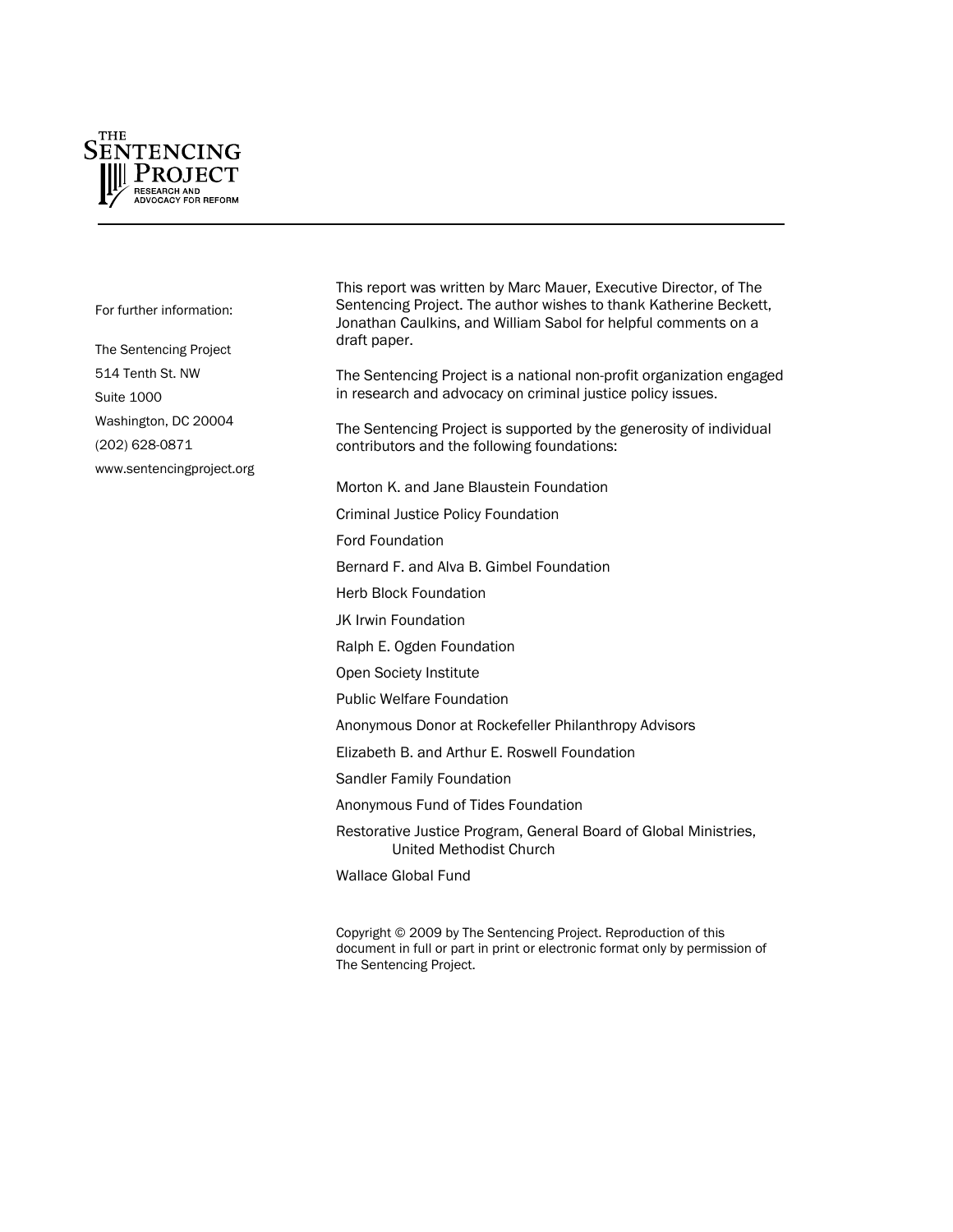### **OVERVIEW**

For more than a quarter century the "war on drugs" has exerted a profound impact on the structure and scale of the criminal justice system. The inception of the "war" in the 1980s has been a major contributing factor to the historic rise in the prison population during this period. From a figure of about 40,000 people incarcerated in prison or jail for a drug offense in 1980, there has since been an 1100% increase to a total of 500,000 today. To place some perspective on that change, the number of people incarcerated for a drug offense is now greater than the number incarcerated for *all* offenses in 1980.

The increase in incarceration for drug offenses has been fueled by sharply escalated law enforcement targeting of drug law violations, often accompanied by enhanced penalties for such offenses. Many of the mandatory sentencing provisions adopted in both state and federal law have been focused on drug offenses. At the federal level, the most notorious of these are the penalties for crack cocaine violations, whereby crack offenses are punished far more severely than powder cocaine offenses, even though the two substances are pharmacologically identical. Despite changes in federal sentencing guidelines, the mandatory provisions still in place require that anyone convicted of possessing as little as five grams of crack cocaine (the weight of two sugar packets) receive a five-year prison term for a first-time offense.

At the state level, the most longstanding of the current generation of harsh drug laws are New York's "Rockefeller" drug laws. Adopted in 1973, these laws call for a 15 year prison term for possession of four ounces of narcotics or sale of two ounces. Modest reforms to the law were enacted in 2004, and more substantial reform is likely to be signed into law this year.

The dramatic escalation of incarceration for drug offenses has been accompanied by profound racial/ethnic disparities. Overall, two-thirds of persons incarcerated for a drug offense in state prison are African American or Latino. These figures are far out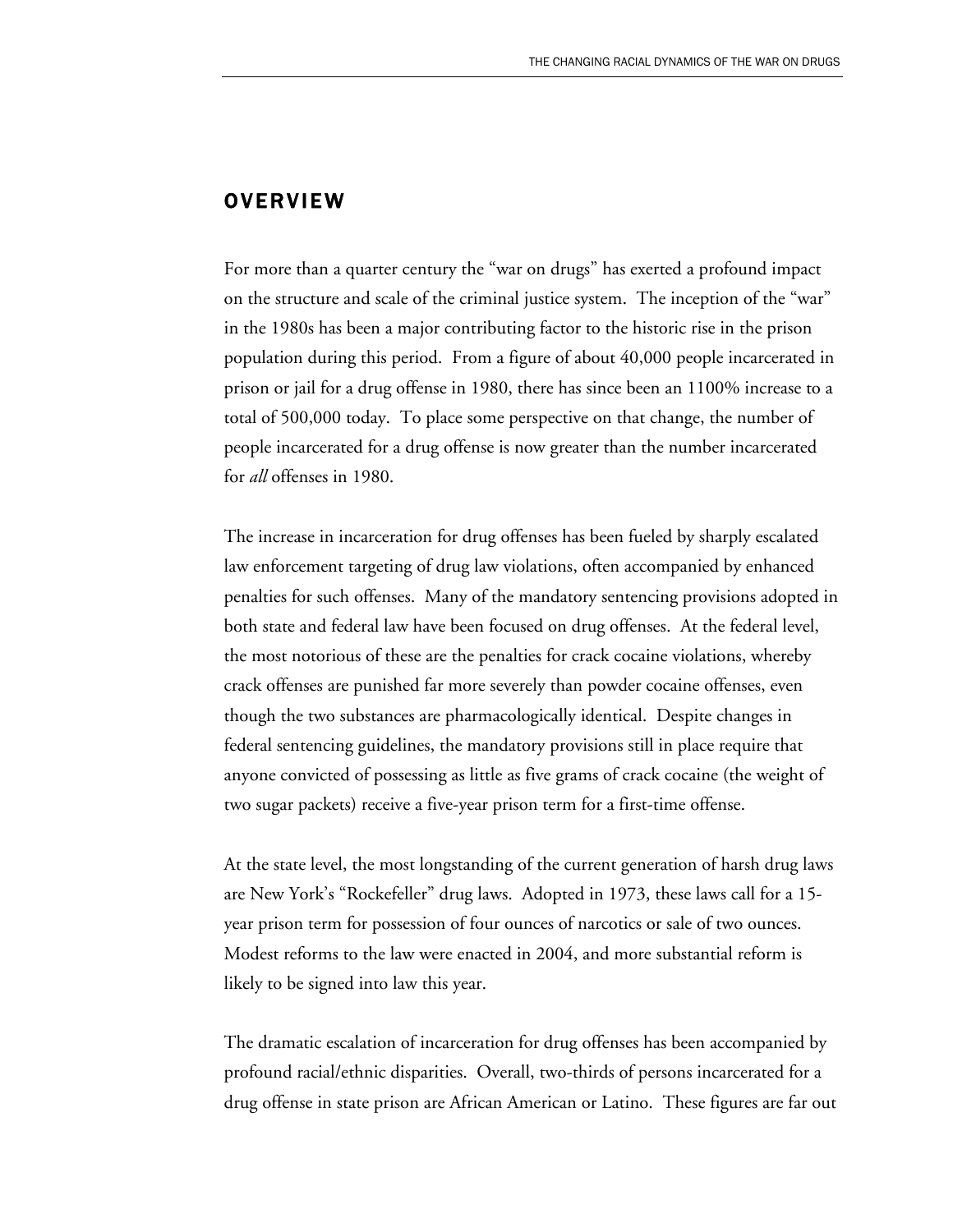of proportion to the degree that these groups use or sell drugs. A wealth of research demonstrates that much of this disparity is fueled by disparate law enforcement practices.<sup>[1](#page-3-0)</sup> In effect, police agencies have frequently targeted drug law violations in low-income communities of color for enforcement operations, while substance abuse in communities with substantial resources is more likely to be addressed as a family or public health problem.

In recent years, there is emerging evidence of potentially significant change in the approach and effects of national drug policy. First, there is increasing public and policymaker recognition of the value of drug treatment as a more appropriate response to substance abuse than incarceration in many instances. In this regard, we can trace the rapid expansion of drug courts. From the inception of the first treatment-oriented courts in 1989, these programs have now grown to more than 1,600 nationally. There is ongoing debate regarding the extent to which these approaches divert defendants from incarceration, but in any case they represent broad support for less punitive policies in regard to substance abuse.

Within the prison system we have seen the beginnings of change as well. In state prisons, from 1999-2005 (most recent data) there was virtually no change in the number of people incarcerated for a drug offense, rising less than 1% from 251,200 to [2](#page-3-1)53,5000 during this time.<sup>2</sup> Without exaggerating the impact of these figures – still record highs – there is nonetheless a stabilizing of these numbers in state prisons, a far different trend than was seen in the 1980s and early 1990s.

<span id="page-3-1"></span><span id="page-3-0"></span><sup>&</sup>lt;sup>1</sup> See, for example, Michael Tonry, *Malign Neglect: Race, Crime, and Punishment in America*, Oxford University Press, New York, 1995; Katherine Beckett, Kris Nyrop, and Lori Pfingst, "Race, Drugs, and Policing: Understanding Disparities in Drug Delivery Arrests," *Criminology*, 44, 1: 105-138.  $^2$  All data on state prison populations taken from annual prison reports of the Bureau of Justice Statistics.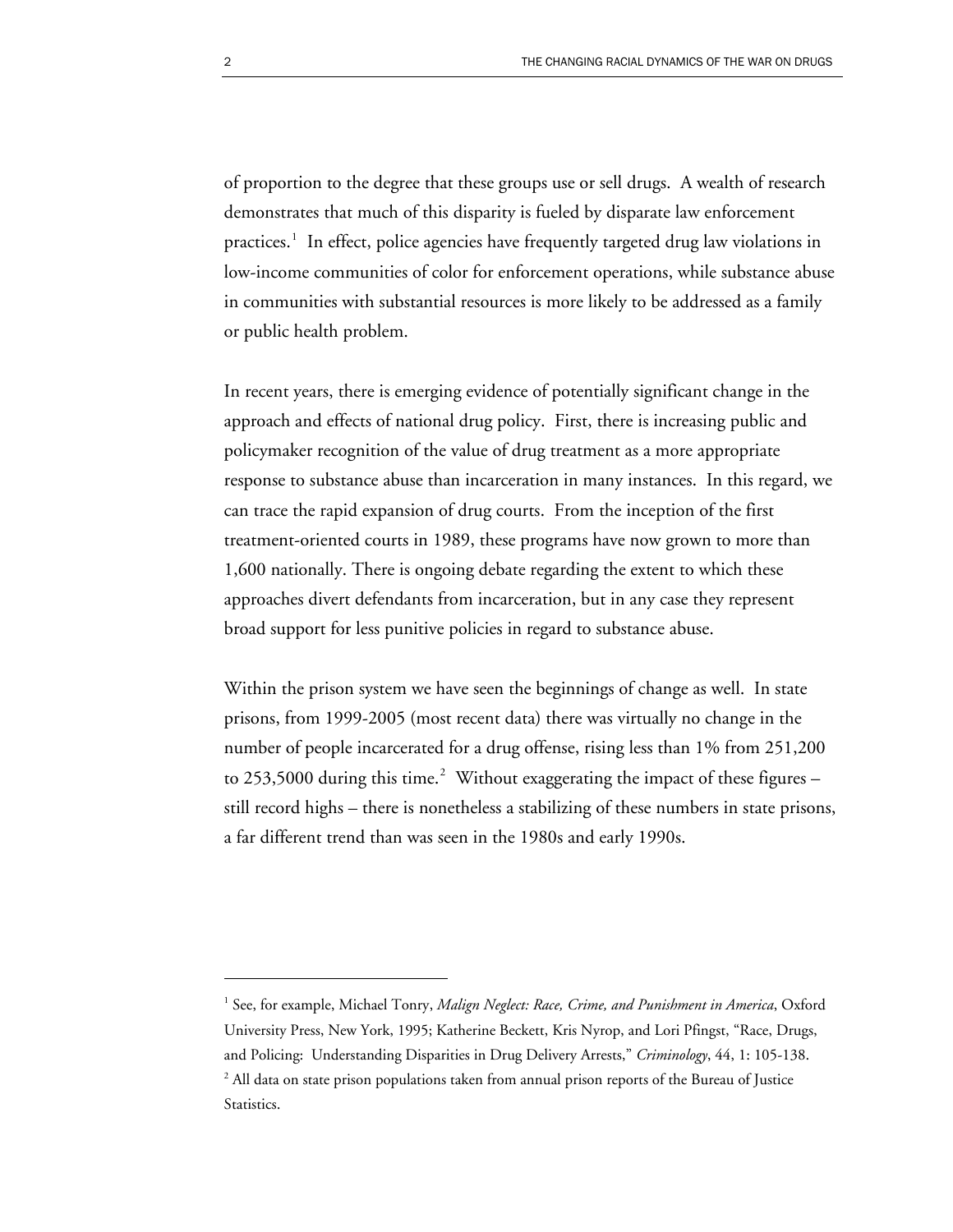This stability in the number of drug offense incarcerations is intriguing, but hides an even more dramatic change – a significant shift in the racial composition of people incarcerated for a drug offense. Our analysis below documents these striking trends:

- The number of African Americans in state prisons for a drug offense declined by 21.6% from 1999-2005, a reduction of more than 31,000 persons.
- The number of whites incarcerated for a drug offense rose significantly during this period, an increase of 42.6%, representing an additional 21,000 persons in prison.

This report examines these shifting dynamics in the context of the criminal justice system to explore possible explanations for these changes. We then assess the implications of these changes for both substance abuse policy and considerations of racial justice.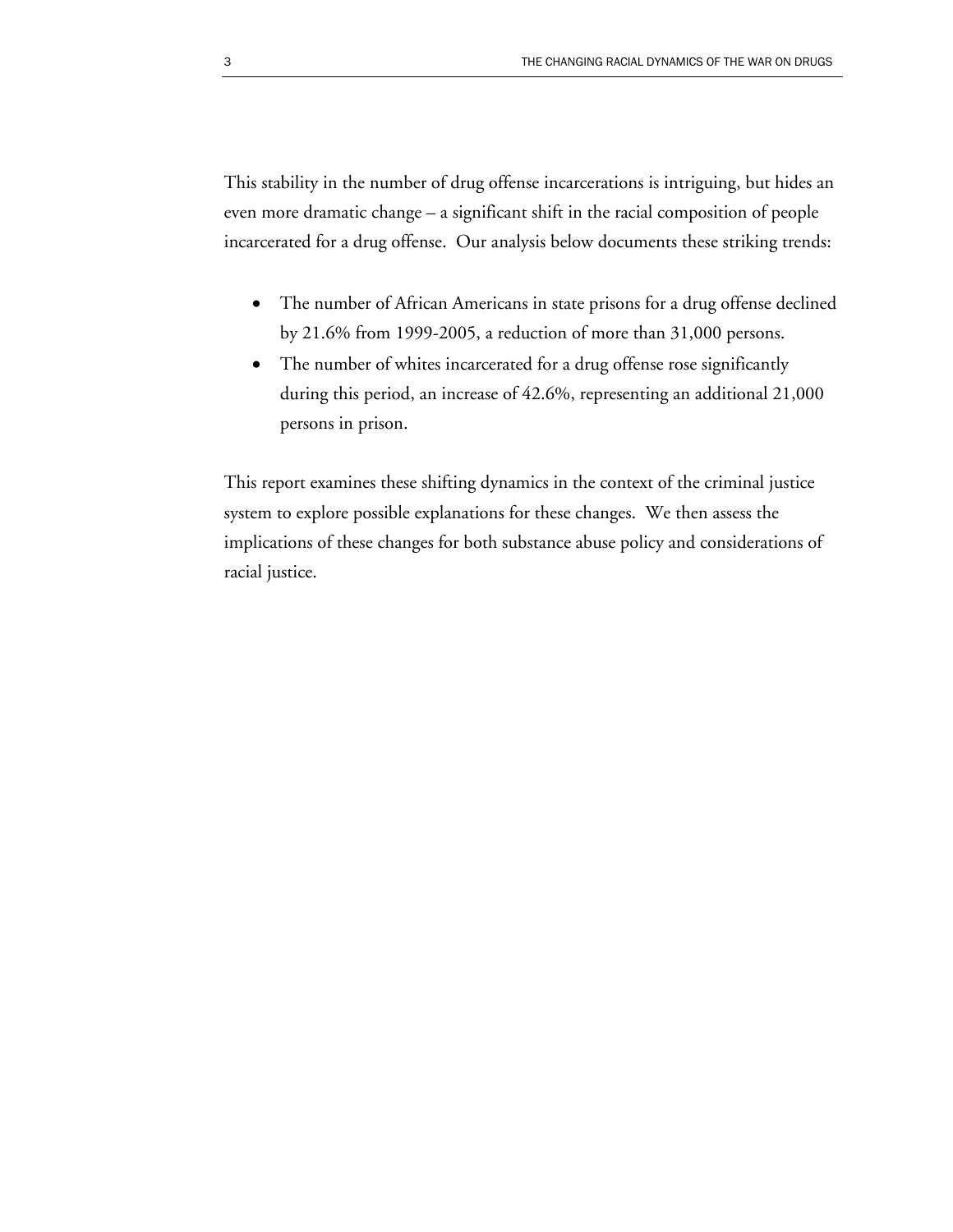# CHANGING RACIAL DYNAMICS OF INCARCERATION FOR DRUG OFFENSES

Since the inception of the war on drugs, African American communities have been subject to high levels of arrest and incarceration for drug offenses. As of 2005, African Americans represented 12% of the total population of drug users, but 34% of those arrested for drug offenses, and 45% of those in state prison for a drug offense. Many of these disparate rates of supervision in the criminal justice system still persist, but within state prisons there is clearly a change taking place in recent years. We can see this in Table 1 below, examining the number of persons incarcerated for a drug offense by race and ethnicity for 1999-2005.

|                              | 1999    | 2000    | 2001    | 2002    | 2003    | 2004    | 2005    | Change,<br>99-05 |
|------------------------------|---------|---------|---------|---------|---------|---------|---------|------------------|
| All Drug<br><b>Offenders</b> | 251,200 | 251.100 | 246.100 | 265,000 | 250,900 | 249.400 | 253.300 | 0.8%             |
|                              |         |         |         |         |         |         |         |                  |
| White #                      | 50.700  | 58,200  | 57.300  | 64.500  | 64.800  | 65,900  | 72.300  | 42.6%            |
| White %                      | 20.2%   | 23.2%   | 23.3%   | 24.3%   | 25.9%   | 26.4%   | 28.5%   |                  |
|                              |         |         |         |         |         |         |         |                  |
| Black #                      | 144.700 | 145.300 | 139.700 | 126,000 | 133,100 | 112,500 | 113,500 | $-21.6%$         |
| Black %                      | 57.6%   | 57.9%   | 56.8%   | 47.5%   | 53%     | 45.1%   | 44.8%   |                  |
|                              |         |         |         |         |         |         |         |                  |
| Hispanic #                   | 52.100  | 43.300  | 47.000  | 61.700  | 50.100  | 51,800  | 51,100  | $-1.9%$          |
| Hispanic %                   | 20.7%   | 17.2%   | 19.1%   | 23.3%   | 20%     | 20.8%   | 20.2%   |                  |

#### TABLE 1: DRUG OFFENDERS IN STATE PRISON BY RACE/ETHNICITY, 1999-2005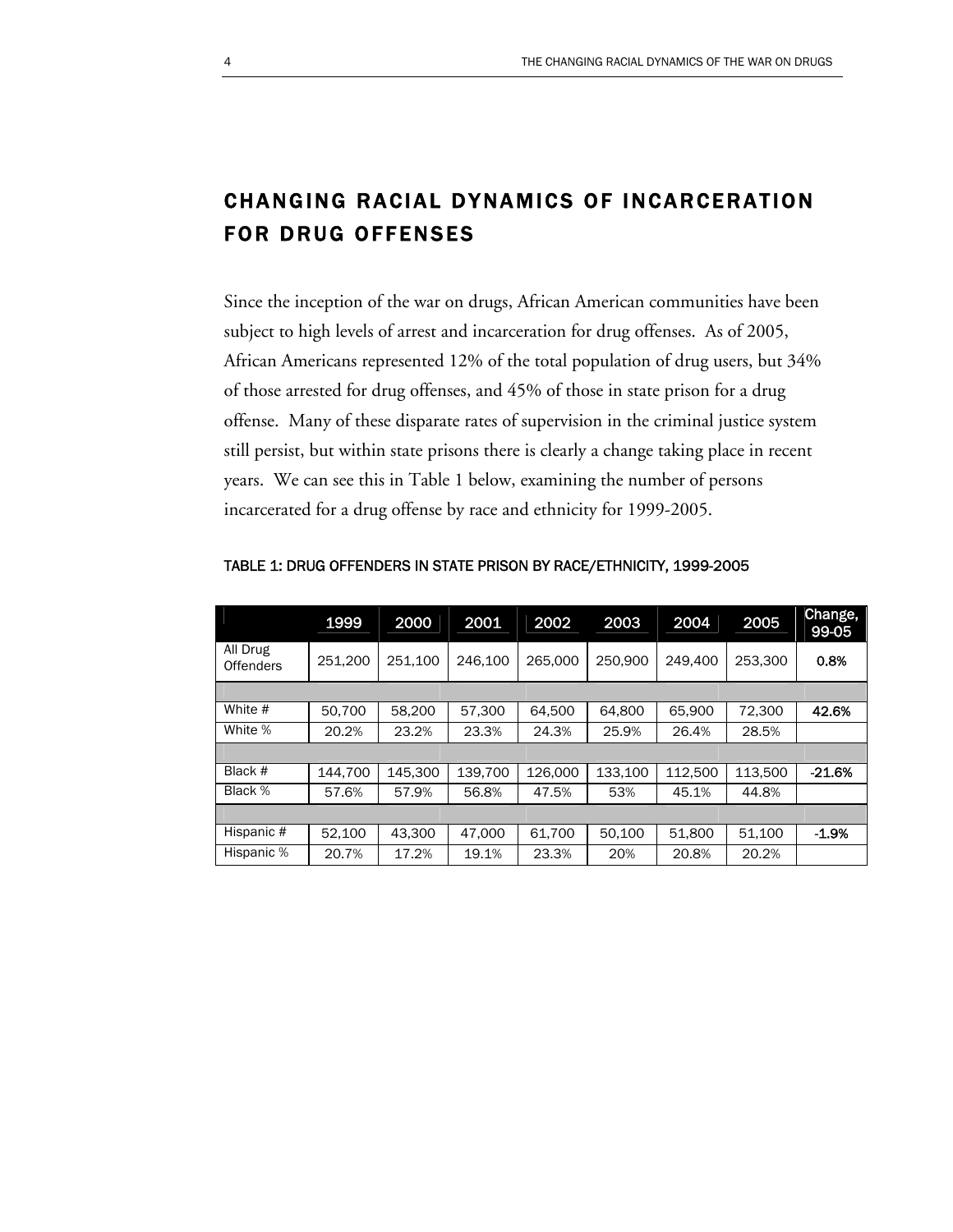Several trends are striking in this period:

- First, the number of people serving prison time for a drug offense is virtually unchanged, increasing by less than 1% over the six-year time frame. While this may not appear dramatic, it needs to be considered in the context of the 1200% growth in the state prison population for drug offenses from 1980 to 1999.
- Second, while the overall number of persons serving time for a drug offense has not changed, the racial composition has shifted significantly. The number of African Americans declined by more than 31,000 during this period, a 21.6% drop. In 1999, African Americans had constituted 57.6% of those serving time in prison for a drug offense; by 2005 this figure had declined to  $44.8\%$ .<sup>[3](#page-6-0)</sup>
- Conversely, the number of whites serving time for a drug offense rose substantially during this period, a 42.6% increase from 50,700 in 1999 to 72,300 in 2005. As a result, the white share of drug offense incarceration rose from 20.2% to 28.5%. The Hispanic figures were virtually unchanged during this time, with a modest 1.9% drop overall. (Figures do not add to 100 percent due to other race categories.)

<span id="page-6-0"></span> $3$  Data analysis procedures adopted by the Bureau of Justice Statistics in 2004 affected the categorization of persons identifying with two or more races (2.9% of the total), and had the result of a modest reduction in the number of persons identified as non-Hispanic white and black.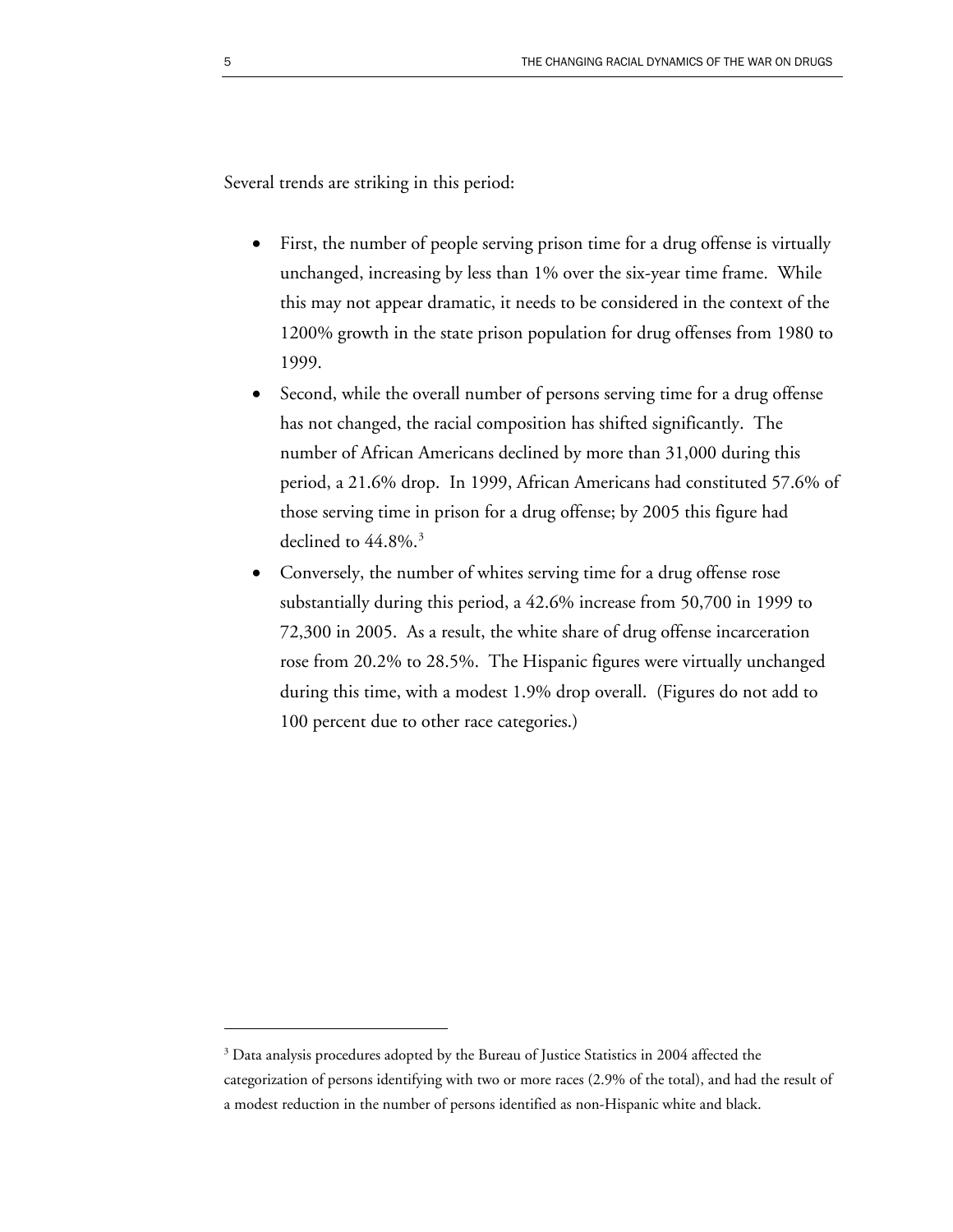# ASSESSING THE DECLINING BLACK PROPORTION OF DRUG OFFENSES

In looking at trends in state incarceration, clearly we are seeing the end result of 50 state law enforcement and sentencing systems that cumulatively produce these figures. Therefore, one needs to be cautious about interpreting trends. But in order to understand these dynamics we can look at a series of indicators to try to identify causal factors, both within and outside the criminal justice system.

#### Tradeoff with Federal Prison Population

We begin by looking at the composition of the federal prison population. A simple explanation for the declining black population in state prisons might be that federal prosecutors had enhanced drug prosecutions disproportionately among African Americans, and therefore merely shifted the location of imprisonment. Table 2 below displays data on the racial/ethnic dynamics of incarceration in federal prisons for drug offenses from 1999-2005.<sup>[4](#page-7-0)</sup>

|                              | 1999   | 2000   | 2001   | 2002   | 2003   | 2004   | 2005   | Change,<br>99-05 |
|------------------------------|--------|--------|--------|--------|--------|--------|--------|------------------|
| All Drug<br><b>Offenders</b> | 71.757 | 76.041 | 80,888 | 84.674 | 89,325 | 91.646 | 95,211 | 32.7%            |
|                              |        |        |        |        |        |        |        |                  |
| White #                      | 16.492 | 17.547 | 18,303 | 19.346 | 20.539 | 21.176 | 22.251 | 34.9%            |
| White %                      | 23%    | 23.1%  | 22.6%  | 22.9%  | 23%    | 23.1%  | 23.4%  |                  |
|                              |        |        |        |        |        |        |        |                  |
| Black #                      | 31.097 | 33,068 | 35.537 | 36.718 | 38.341 | 39,353 | 40.812 | 31.2%            |
| Black %                      | 43.3%  | 43.5%  | 43.9%  | 43.4%  | 42.9%  | 42.9%  | 42.9%  |                  |
|                              |        |        |        |        |        |        |        |                  |
| Hispanic #                   | 23.095 | 24.337 | 25.939 | 27.388 | 29.010 | 29.493 | 30.279 | 31.1%            |
| Hispanic %                   | 32.2%  | 32%    | 32.1%  | 32.4%  | 32.5%  | 32.2%  | 31.8%  |                  |

|  | TABLE 2: DRUG OFFENDERS IN FEDERAL PRISON BY RACE/ETHNICITY, 1999-2005 |
|--|------------------------------------------------------------------------|
|  |                                                                        |

<span id="page-7-0"></span> $<sup>4</sup>$  Data on federal prison population provided by the Federal Bureau of Prisons.</sup>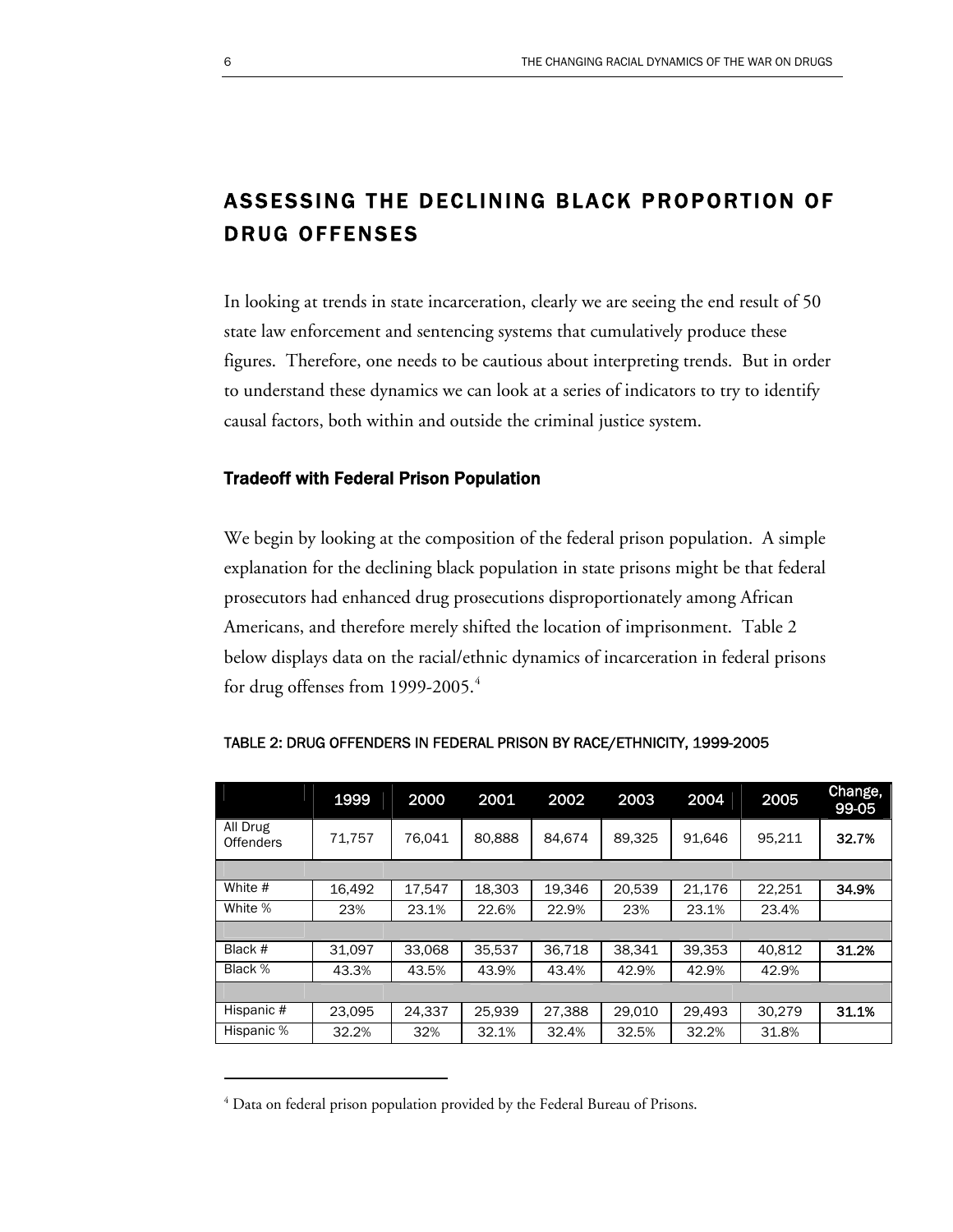As we can see, there was a significant increase – just under  $10,000$  – in the number of African Americans incarcerated for a drug offenses during this time. But this 31.2% increase was virtually identical to the increase for Latinos and slightly less than that for whites. This increase, therefore, represents an overall expansion of federal resources for drug prosecutions, but not one with enhanced differential effects on African Americans. The only change of significance was a modest rise in 2001 which included the absorption of incarcerated persons in the Washington, D.C. prison system into the federal system, but the overall increased number of drug offenders of all races from Washington, D.C. was just an additional 455 persons that year. So, there is no obvious change in the relative proportion of state and federal incarcerations that would explain the decline in the number of African Americans in state prisons for a drug offense.

#### Rates of Drug Use

 $\overline{a}$ 

A second area of inquiry relates to drug use. If, for example, African American drug use declined during this time period, then that might ultimately result in reduced incarceration for drug offenses. But as seen below in Table 3, there is little change in this regard. Data on regular drug users, compiled by household surveys conducted by the Department of Health and Human Services,<sup>[5](#page-8-0)</sup> has consistently shown over many years that the number of drug users generally reflects the relative racial/ethnic proportion of the national population. That is, whites, blacks, and Latinos use drugs at relatively similar rates. African Americans constitute about 12% of the national population, and from 1999-2005 comprised between 11.5-14.0% of all regular drug users. Similar stability can be seen in the white and Hispanic proportions of drug users during this time. So in this case as well, there are no changes that are

<span id="page-8-0"></span> $5$  Data on rates of drug use from the national household surveys of the Substance Abuse and Mental Health Services Administration of the Department of Health and Human Services. "Regular" drug users are the most frequent consumers of drugs, as measured by "used drugs in the past month" in the surveys. Even this measure, though, is somewhat imprecise, since it conflates people who use drugs on a daily basis with those who use drugs "regularly" but not daily. For these purposes, though, the overall stability in rates of use is the most significant aspect of the analysis.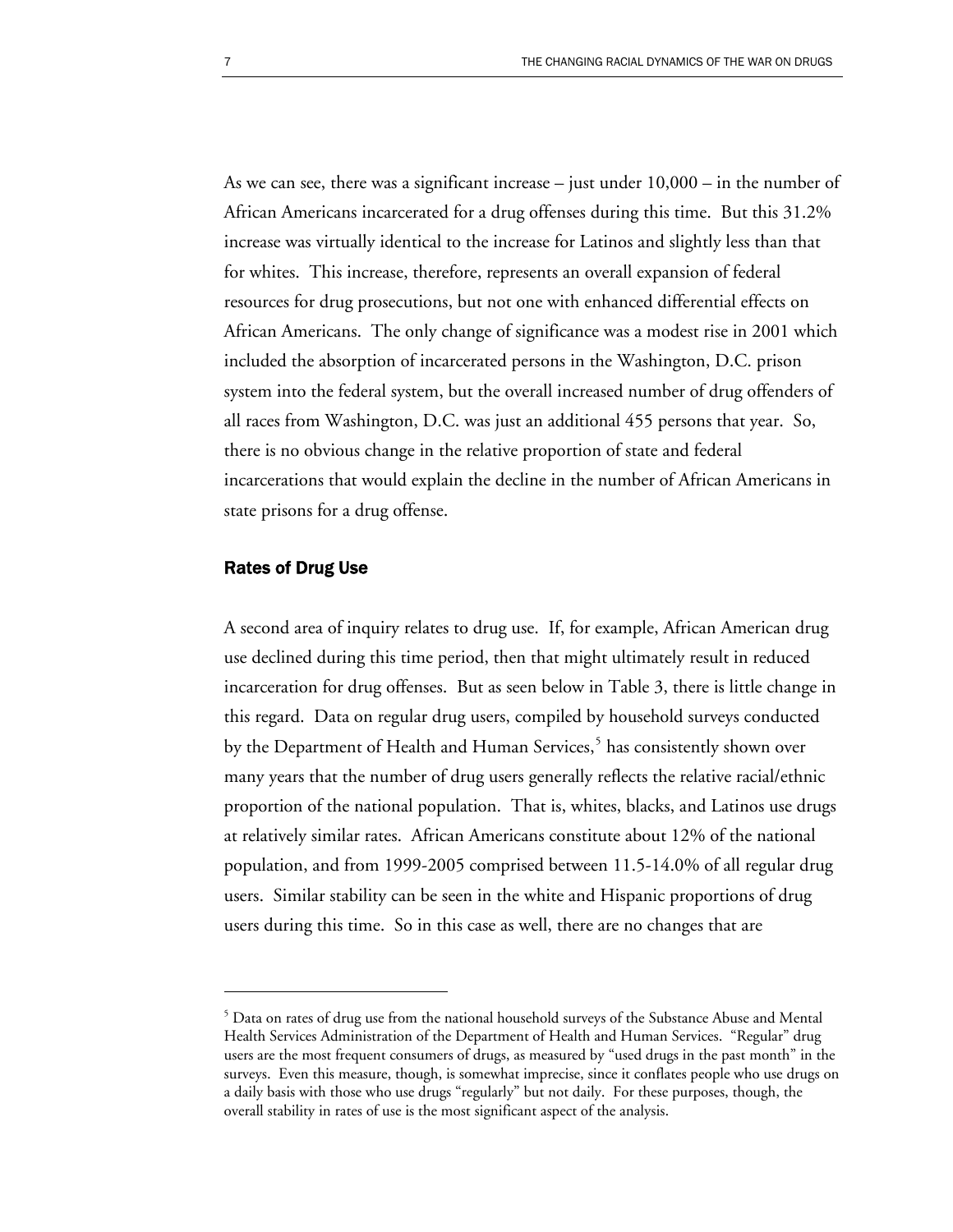significant enough to explain the declining African American figures in state imprisonment.

| Year | White % | <b>Black %</b> | <b>Hispanic %</b> |
|------|---------|----------------|-------------------|
| 1999 | 72.1    | 13.4           | 10.2              |
| 2000 | 74.8    | 11.5           | 9.1               |
| 2001 | 74.2    | 11.9           | 9.9               |
| 2002 | 71.8    | 13.3           | 10.7              |
| 2003 | 71.0    | 12.3           | 12.2              |
| 2004 | 70.7    | 12.7           | 11.7              |
| 2005 | 69.2    | 14.0           | 12.4              |

TABLE 3: RACIAL/ETHNIC PROPORTION OF REGULAR DRUG USERS, 1999-2005

It is important to note, though, that data on drug use are limited for two key reasons. First, it is much more likely that drug *sellers*, rather than *users*, will receive prison sentences. But measuring drug selling is challenging, as there are no reliable surveys that provide data. Persons who use drugs, though, generally report that they purchased their drugs from someone of their own race.<sup>[6](#page-9-0)</sup> Therefore, if drug use is roughly proportional to the overall population, drug selling rates are likely to be in that range as well.

A second limitation of using data on drug use is that it has been widely documented that drug arrests are far from responsive to actual rates of drug use. As a result of a variety of law enforcement policies and practices, people of color are far more likely to be subject to drug arrests than are whites who use or sell drugs. Nonetheless, the available data at least convey that there are no changes in rates of drug use overall that contribute to the prison data trends.

<span id="page-9-0"></span><sup>6</sup> K. Jack Riley, *Crack, Powder Cocaine, and Heroin: Drug Purchase and Use Patterns in Six U.S. Cities*, National Institute of Justice, December 1997.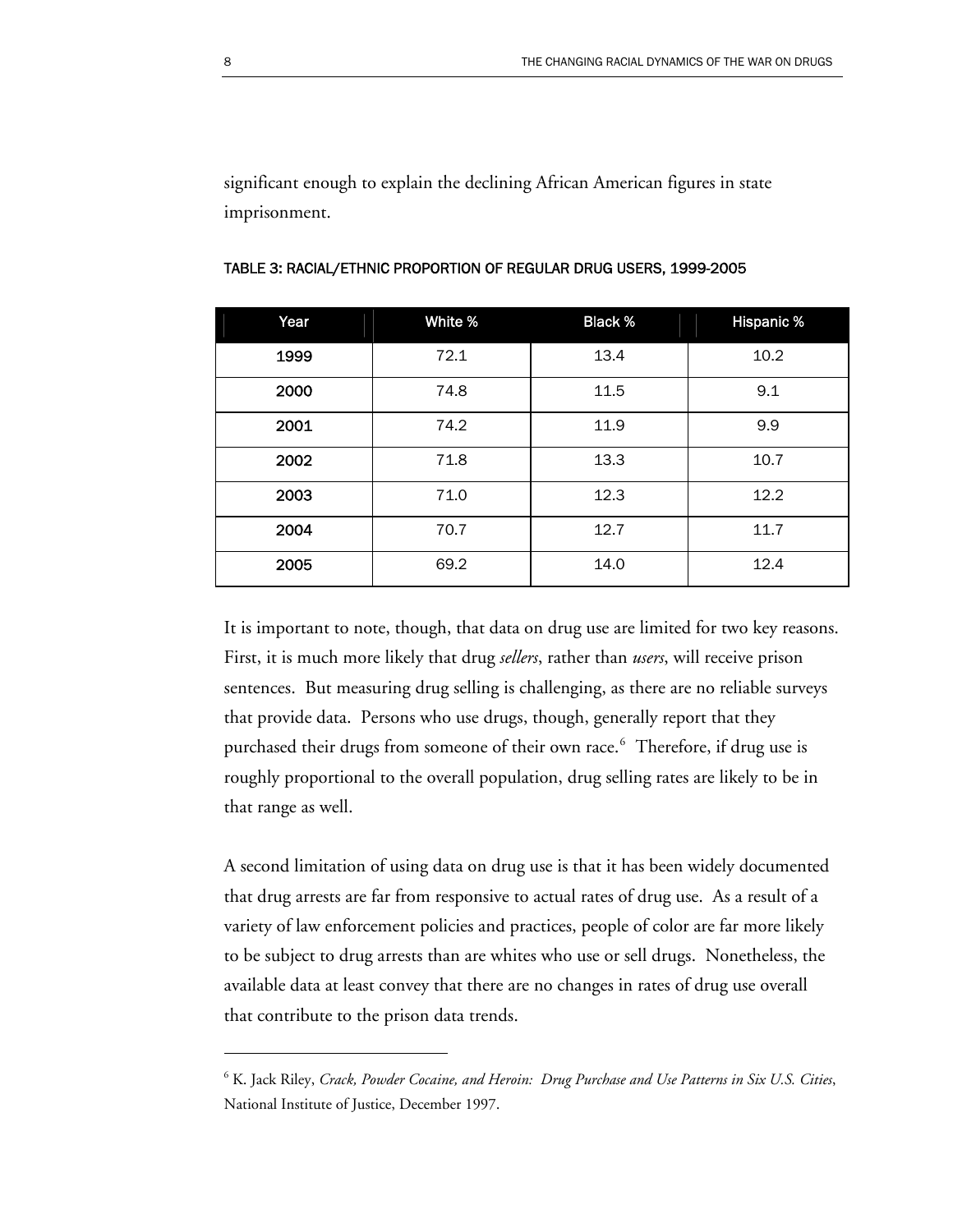### Trends in Arrest Rates

Following the trajectory of the criminal justice system, we can then examine trends in drug arrest rates that might offer an explanation for the change in black incarceration. Overall, we see in Table 4 that in the 1999-2005 period drug arrests continued to rise for all but one year, an overall increase of 19% during this time.<sup>[7](#page-10-0)</sup> This trend continues a pattern that has been virtually unabated since the mid-1980s.

| Year | <b>Number of Drug Arrests</b> |
|------|-------------------------------|
| 1999 | 1,557,100                     |
| 2000 | 1,579,566                     |
| 2001 | 1,586,902                     |
| 2002 | 1,538,813                     |
| 2003 | 1,678,192                     |
| 2004 | 1,746,570                     |
| 2005 | 1,846,351                     |

#### TABLE 4: DRUG ARRESTS, 1999-2005

In looking at the potential impact of drug arrests on incarceration, though, it is important to disaggregate the arrest totals. In recent years, there has been a sharp increase in the number of arrests for marijuana offenses, which now total more than  $40\%$  of all drug arrests. $8$  The vast majority of marijuana arrests, more than  $80\%$ , have been for possession offenses. Since an arrest for marijuana possession rarely results in a prison term, it is more useful for these purposes to analyze arrest patterns without these offenses, which lowers the arrest figures by nearly 40%.

<span id="page-10-0"></span><sup>7</sup> Data on arrests taken from the annual *Uniform Crime Reports* of the FBI.

<span id="page-10-1"></span><sup>&</sup>lt;sup>8</sup> Ryan S. King and Marc Mauer, *The War on Marijuana: The Transformation of the War on Drugs in the 1990s*, The Sentencing Project, May 2005.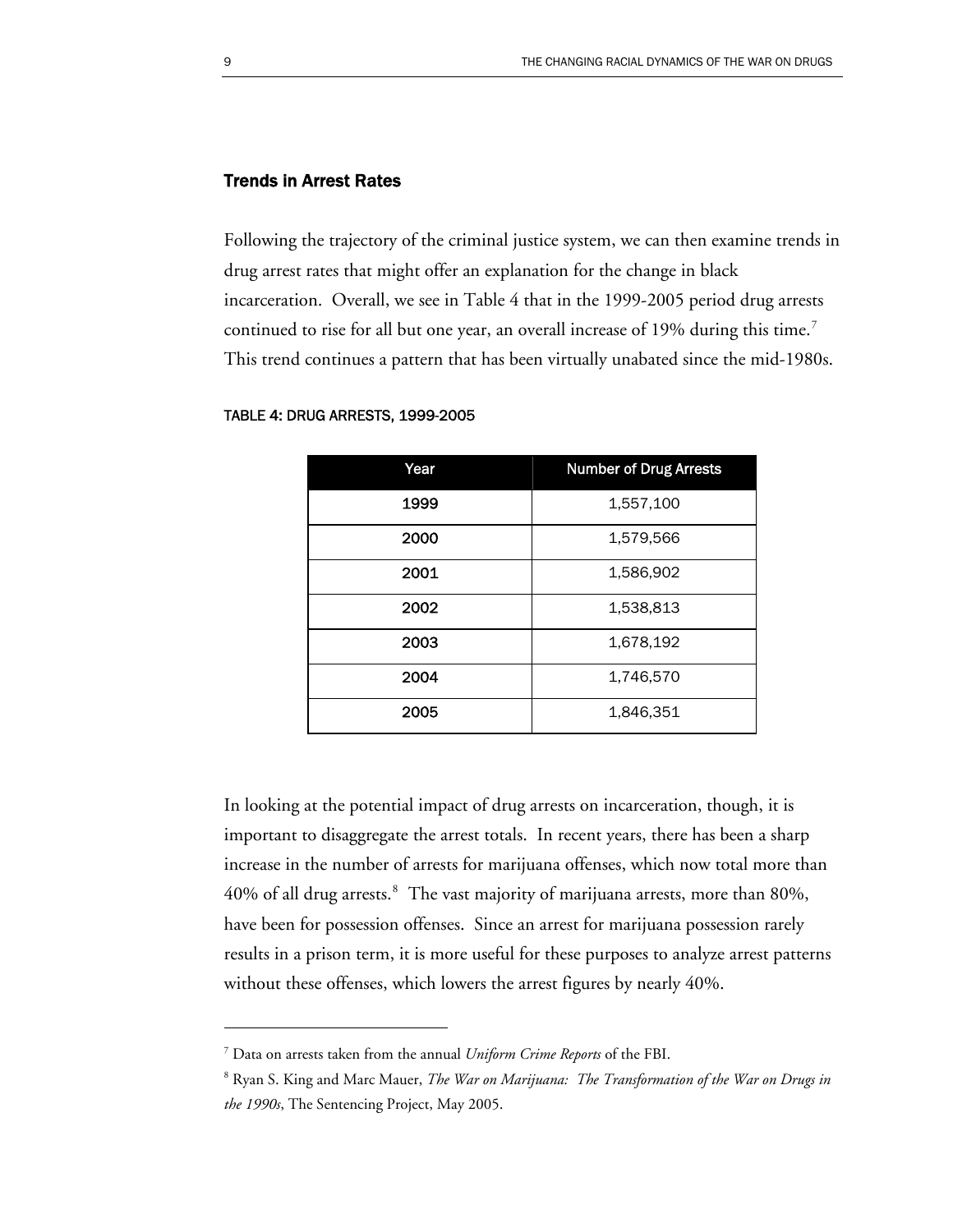If we then examine drug arrests by race, excluding those for marijuana possession, we see a significant shift. $9$  As seen in Table 5 the proportion of adult African Americans arrested for one of these drug offenses declined from 40.1% in 1999 to 33.2% in 2005, for an overall decline of 17.2% during this period. (FBI arrest data provide breakdowns by race, but not ethnicity. Therefore there is no means of tracking changes for Latino arrestees, most of whom are incorporated in the white category.) The 17.2% decline in the black proportion of arrests approaches the scale of the 21.6% decline in the number of African Americans in state prison for a drug offense during this period.

### TABLE 5: BLACK PROPORTION OF DRUG ARRESTS, EXCLUDING MARIJUANA POSSESSION, 1999-2005

| Year | <b>Black %</b> |
|------|----------------|
| 1999 | 40.1           |
| 2000 | 39.3           |
| 2001 | 39.1           |
| 2002 | 35.8           |
| 2003 | 33.8           |
| 2004 | 33.1           |
| 2005 | 33.2           |

<span id="page-11-0"></span><sup>&</sup>lt;sup>9</sup> Data calculated from drug arrest figures by race provided by the Uniform Crime Reports division of the FBI.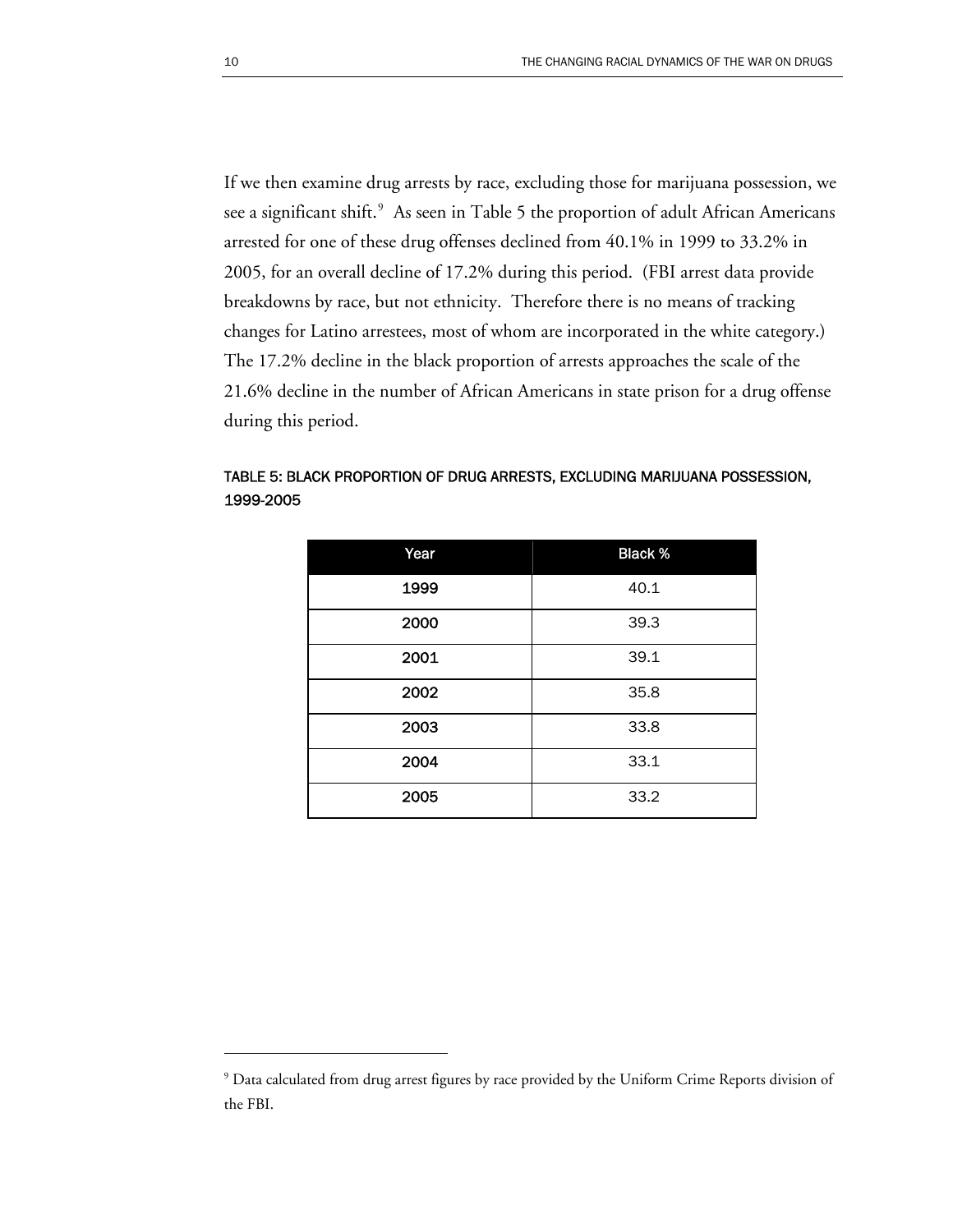#### Trends in Drug Offense Convictions

Following the changes in patterns of drug arrests we then examine data on felony drug convictions by race. Data from the Bureau of Justice Statistics are analyzed every two years,  $^{10}$  $^{10}$  $^{10}$  as seen in Table 6. In this area, from 1998-2004 we can see a significant decline in the black proportion of drug convictions, 13% overall (from 53% to 46%) and 17% (from 57% to 47%) for drug trafficking offenses, which are the drug charges most likely to result in a prison term. The decline in convictions for trafficking offenses is almost identical to the proportional decline in drug arrests for African Americans. All other things being equal, a declining proportion of black drug convictions should lead to similar reductions in black incarceration for drug offenses. The decline in the conviction rate is not quite as large as the overall drop in incarceration for African Americans, but clearly represents a substantial portion of that change. (As with data on arrests, drug conviction data do not record ethnicity, so there is no means of tracking convictions for Latinos.)

| <b>WHITE</b>                   | 1998 | 2000 | 2002 | 2004 |
|--------------------------------|------|------|------|------|
| All Drug Convictions           | 46%  | 46%  | 55%  | 52%  |
| Possession Convictions         | 55%  | 49%  | 61%  | 54%  |
| <b>Trafficking Convictions</b> | 42%  | 44%  | 51%  | 51%  |
| <b>BLACK</b>                   | 1998 | 2000 | 2002 | 2004 |
|                                |      |      |      |      |
| <b>All Drug Convictions</b>    | 53%  | 53%  | 43%  | 46%  |
| Possession Convictions         | 44%  | 50%  | 36%  | 44%  |

#### TABLE 6: PROPORTION OF DRUG CONVICTIONS BY RACE, 1998-2004

<span id="page-12-0"></span><sup>&</sup>lt;sup>10</sup> See *Felony Sentences in State Courts* reports of the Bureau of Justice Statistics.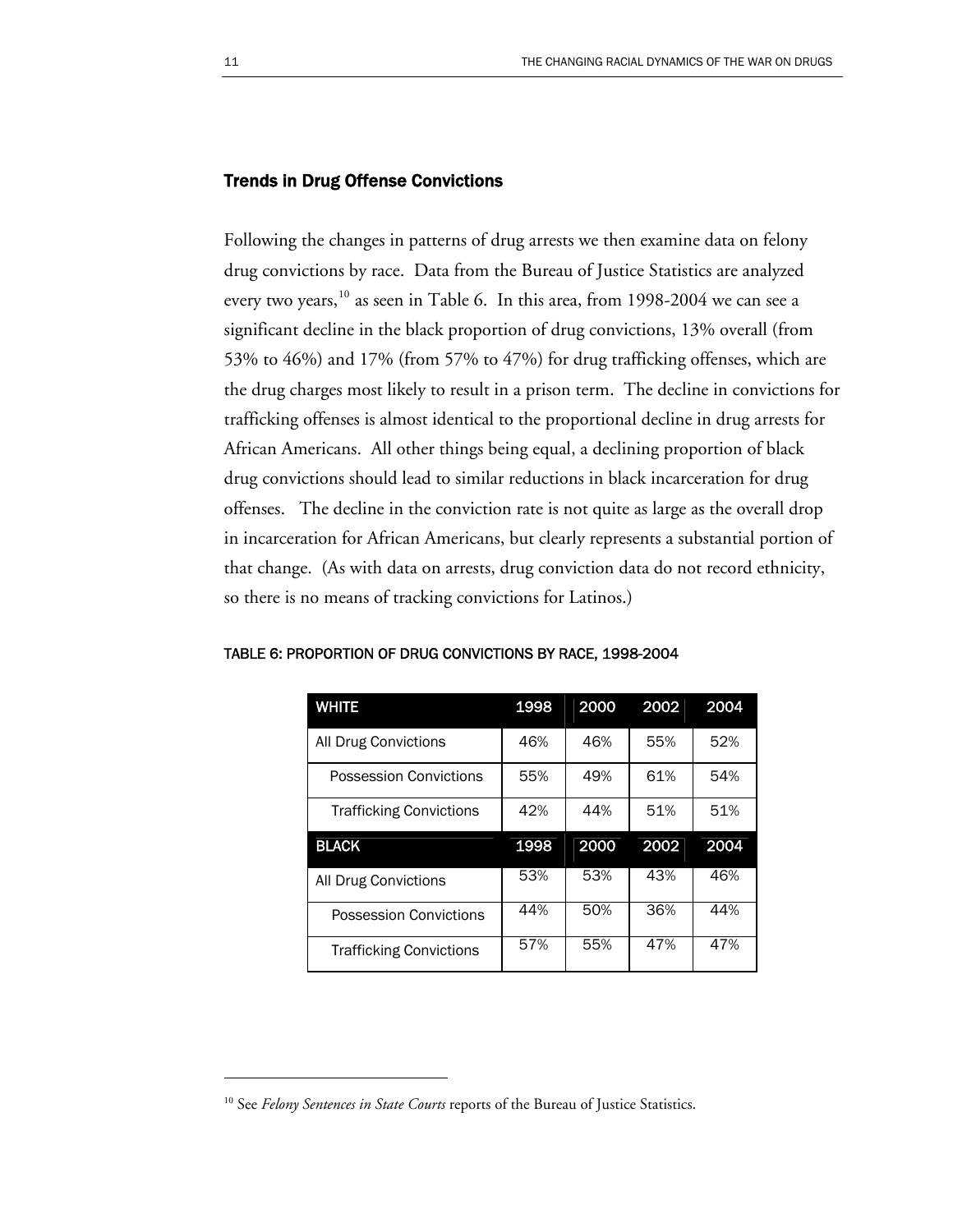# FACTORS CONTRIBUTING TO THE DECLINE IN AFRICAN AMERICAN DRUG OFFENSE INCARCERATION

The trends we are observing are relatively recent and therefore will need to be assessed over time in order to draw firm conclusions regarding the driving forces contributing to the prison declines we have documented. But there are several possible systemic changes that may provide parts of the explanation.

#### Changes in Drug Use Patterns

While the overall racial distribution of drug users has not changed substantially during this period, there have been some changes in the degree to which various drugs are used. In particular, the use of crack cocaine has declined substantially since the peak years of the late 1980s. An analysis published by the National Institute of Justice documented that crack use had become much less popular, particularly among young people, by the  $1990s$ <sup>[11](#page-13-0)</sup>

As has been true of other new drug phenomena over many years, the peak years of the crack cocaine "epidemic" were in retrospect relatively short-lived. As historian David Musto has documented, drug epidemics often begin with a new drug becoming rapidly embraced by young people and others.<sup>[12](#page-13-1)</sup> After a few years, the novelty of the drug wears off and the harmful nature of the substance becomes increasingly well understood. This generally results in a change in community norms to produce negative associations with the drug and hence, declining use among potential new initiates.

<span id="page-13-0"></span><sup>&</sup>lt;sup>11</sup> Andrew Golub and Bruce D. Johnson, *The Rise of Marijuana as the Drug of Choice Among Youthful Adult Arrestees*, National Institute of Justice, June 2001.

<span id="page-13-1"></span><sup>&</sup>lt;sup>12</sup> David F. Musto, *The American Disease: Origins of Narcotic Control*, New York: Oxford University Press, 1999.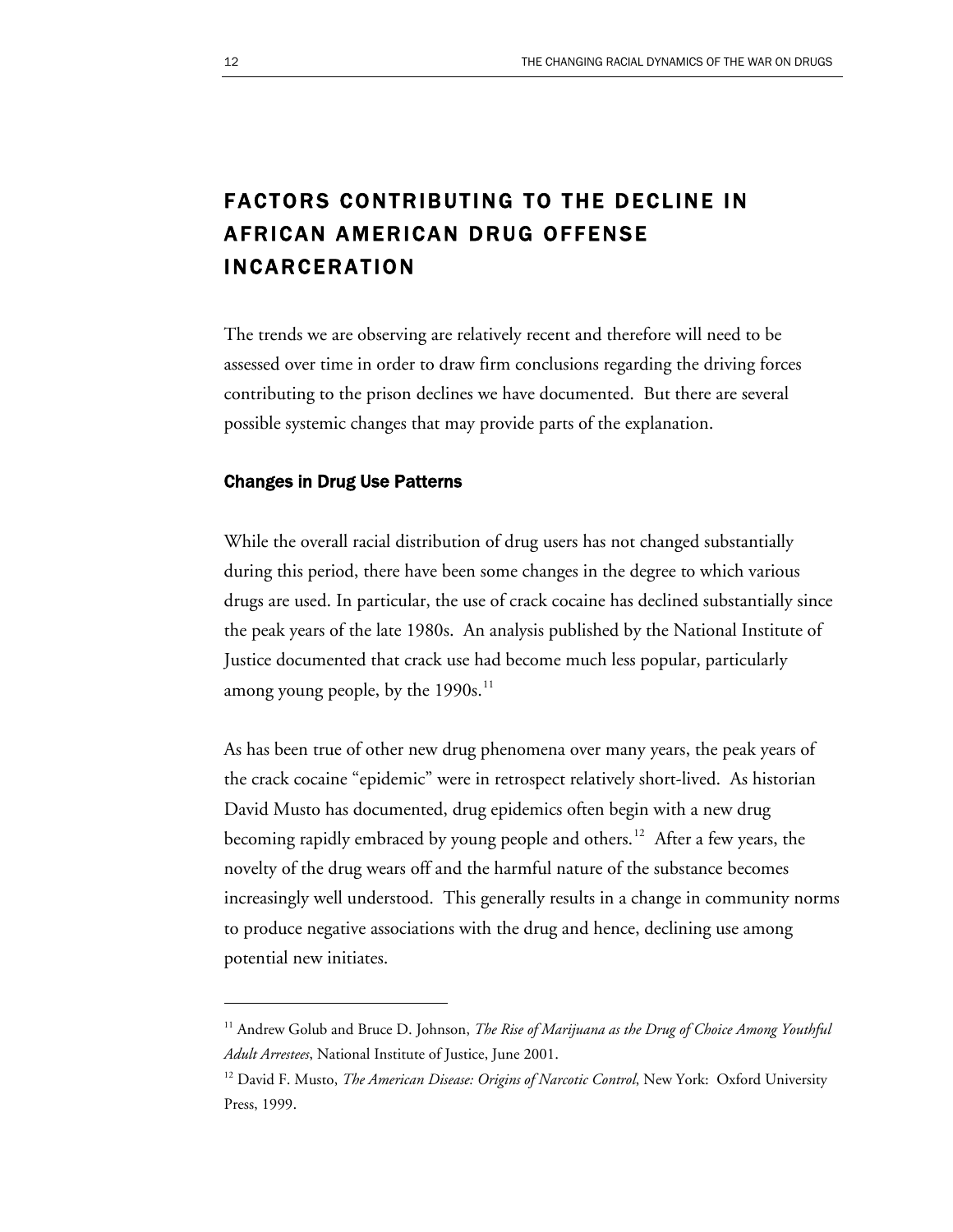#### Changes in Drug Selling Patterns

As use of crack cocaine was declining in the 1990s, so too were the methods of its sale in many cases. In criminologist Richard Curtis's ethnographic studies in Brooklyn, N.Y., he found that by the late 1990s many drug sellers had shifted their transactions to indoor locations as well as limited their sales to people known to them.[13](#page-14-0) Regardless of the level of drug selling, such a shift had consequences for communities and the court system. During the early years of the war on drugs, law enforcement activity had been heavily focused on urban crack markets. This was a contentious strategy. Police officials generally argued that the open-air drug markets that were common in many disadvantaged communities were disruptive to community life and needed to be challenged. Civil rights advocates and others countered that the drug war was unfairly targeting drug activity in communities of color, as well as underemphasizing approaches involving prevention and treatment. Regardless of which position one may have supported, the decline in crack use, along with changes in patterns of distribution, made it both more difficult and arguably less necessary for law enforcement to exert such a heavy presence in these communities.

#### Changes in Arrest Patterns

 $\overline{a}$ 

As we have seen, there has been a steady decline in the black proportion of drug arrests (excluding marijuana possession) during the period 1999-2005. Unfortunately, FBI arrest data categories are too broad to permit an analysis of changes in arrest by specific type of drug, so there is no means by which to assess whether changes in relative rates of use of crack cocaine or other drugs are driving these trends. But given the changes in rates of crack cocaine use and distribution patterns we have observed, it seems likely that at least part of the declining African American share of drug arrests is related to these developments.

<span id="page-14-0"></span><sup>&</sup>lt;sup>13</sup> Richard Curtis, "The Improbable Transformation of Inner-City Neighborhoods: Crime, Violence, Drugs, and Youth in the 1990s," *Journal of Criminal Law and Criminology*. Summer 1998, Vol. 88, 4.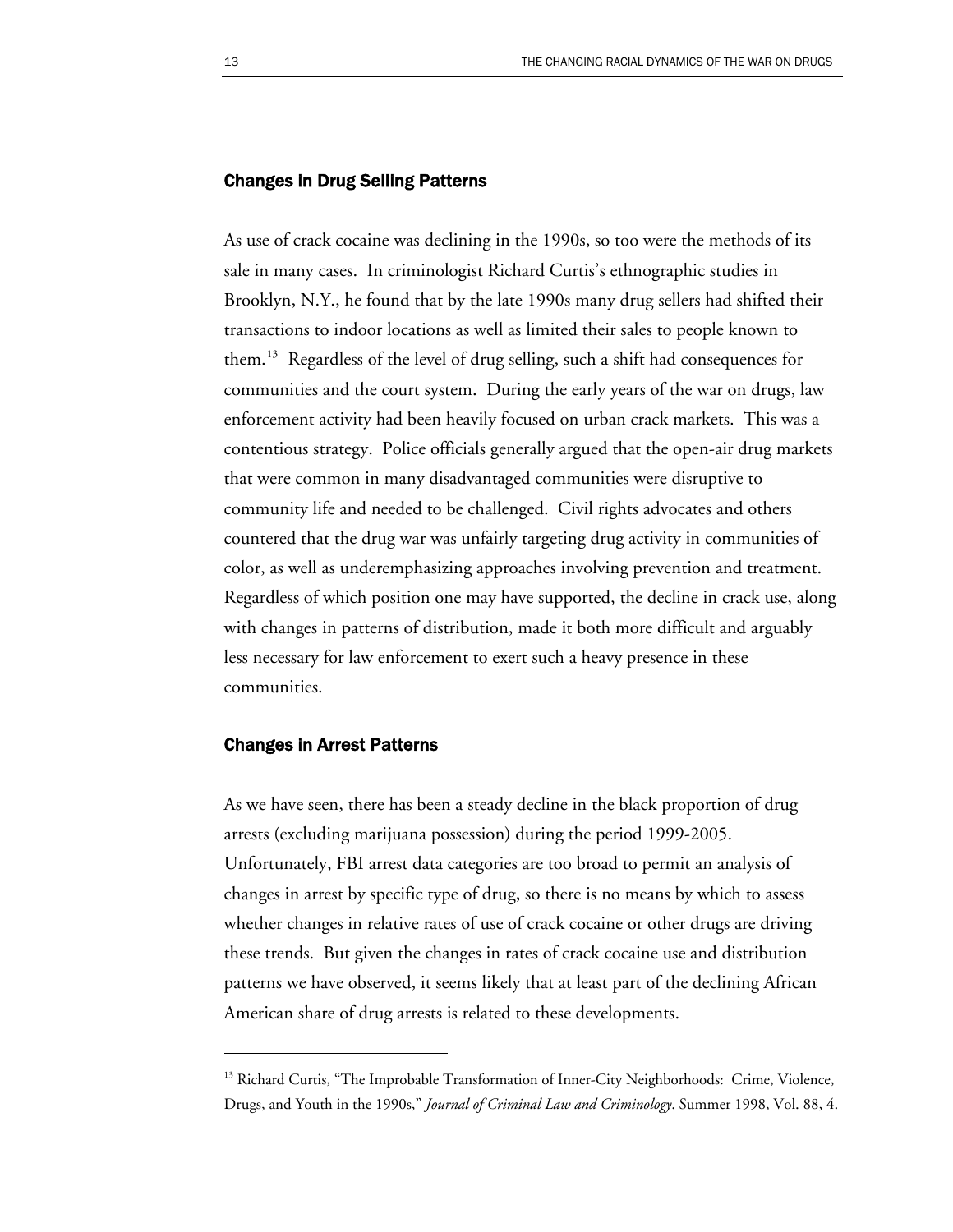#### Impact of Drug Courts or other Diversion Programs

Since the inception of drug courts in 1989 there has been a broad expansion of interest and programming in this area. These courts vary significantly in many ways, including criteria for admission, type of treatment programming, and impact on sentencing. There remains debate regarding the degree to which these courts may have a "net-widening" effect; that is, do they divert people from a term of incarceration or bring under court supervision people who might otherwise not be processed in the court system? There are not yet definitive findings in this regard, but it is likely that at least in some jurisdictions there are people charged with a drug offense who are diverted from a prison term due to drug court programming. Whether such an outcome disproportionately benefits African Americans is in part a function of the location of such diversion programs. To the extent that they are located in urban areas with heavy concentrations of people of color as defendants, this may be the case. In Brooklyn, New York, for example, the longstanding Drug Treatment Alternative to Prison program operated by the District Attorney's office reports that 46% of its defendant population is African American and 46% Hispanic.<sup>[14](#page-15-0)</sup> Scholars such as Michael O'Hear, though, contend that the eligibility criteria for drug court programs and length of prison terms for unsuccessful participants may actually disadvantage African American defendants.<sup>[15](#page-15-1)</sup>

#### Impact of Sentencing Policies

 $\overline{a}$ 

The 21.6% decline in the number of African Americans incarcerated for a drug offense is clearly consistent with declines of that magnitude in the black rate of arrest and conviction during this period. In addition, to the extent that some portion of this decline was related to declining arrests for crack cocaine offenses, this factor may have contributed disproportionately to the decline. At the federal level there has

<span id="page-15-0"></span><sup>&</sup>lt;sup>14</sup> Drug Treatment Alternative to Prison, *Seventeenth Annual Report*, May 2008.

<span id="page-15-1"></span><sup>&</sup>lt;sup>15</sup> Micahel O'Hear, "Rethinking Drug Courts: Restorative Justice as a Response to Racial Injustice," *Stanford Law and Policy Review*, Vol. 20, April 2009.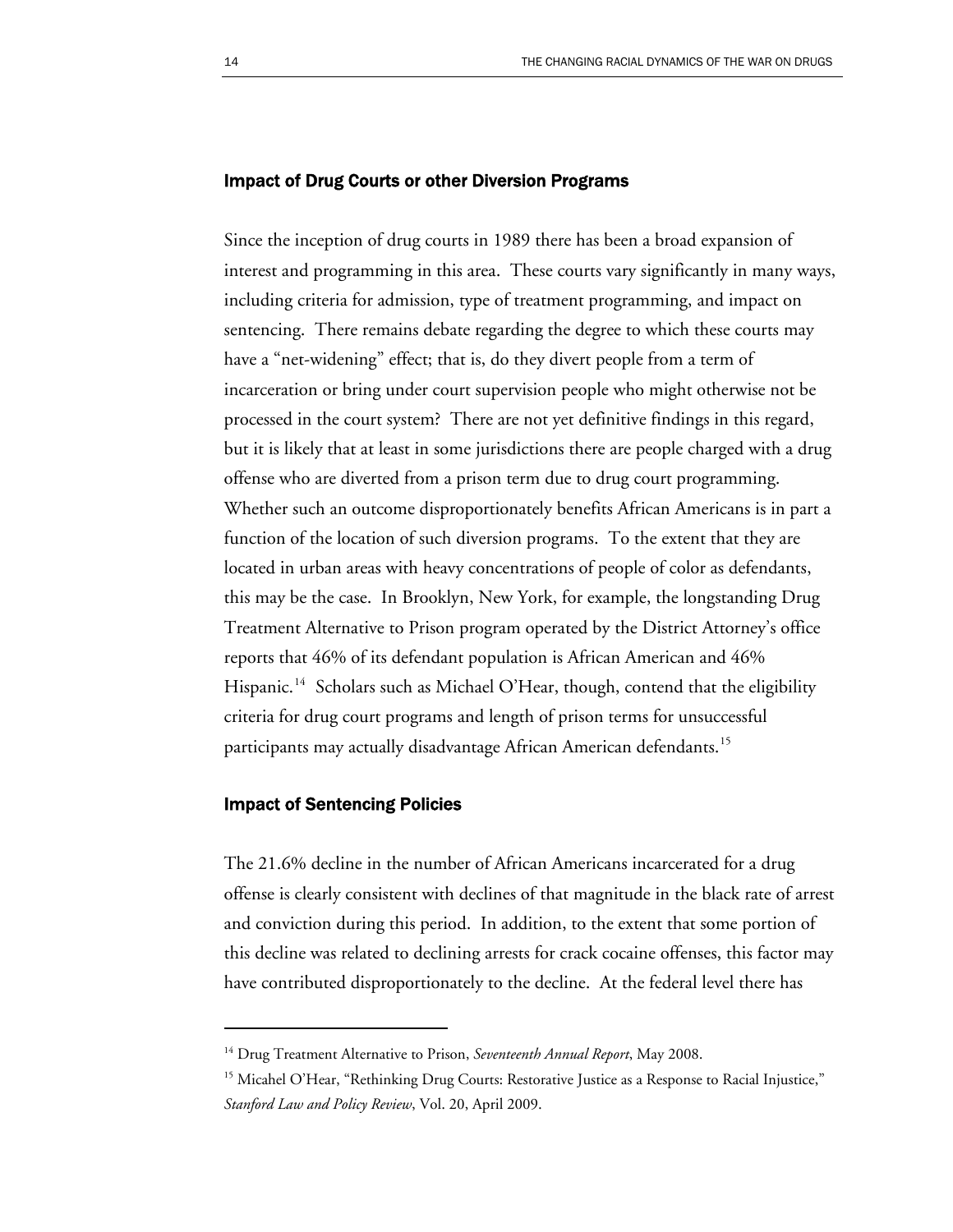been a great deal of attention to the broad sentencing disparity between punishments for crack cocaine compared to powder cocaine offenses. But 13 states also maintain a distinction in sentencing between the two drugs, albeit not as extreme as in the federal system.<sup>[16](#page-16-0)</sup> Therefore, to the extent that African Americans have been disproportionately charged with crack cocaine offenses in the past, it is likely that their sentences in these states were more severe than for persons convicted of other drug charges.

It is important to note as well that despite the apparent declining impact of crack cocaine on arrests and incarceration at the state level, there has been no corresponding decline at the federal level. The number of federal prosecutions for crack offenses remains substantial, and as we have seen, the overall number of people in federal prison for a drug offense rose by 32.7% from 1999 to 2005. Racial disparities persist as well, with African Americans constituting more than 80% of the people convicted of a federal crack cocaine offense.

<span id="page-16-0"></span><sup>&</sup>lt;sup>16</sup> United States Sentencing Commission, *Cocaine and Federal Sentencing Policy*, May 2007, p. 98.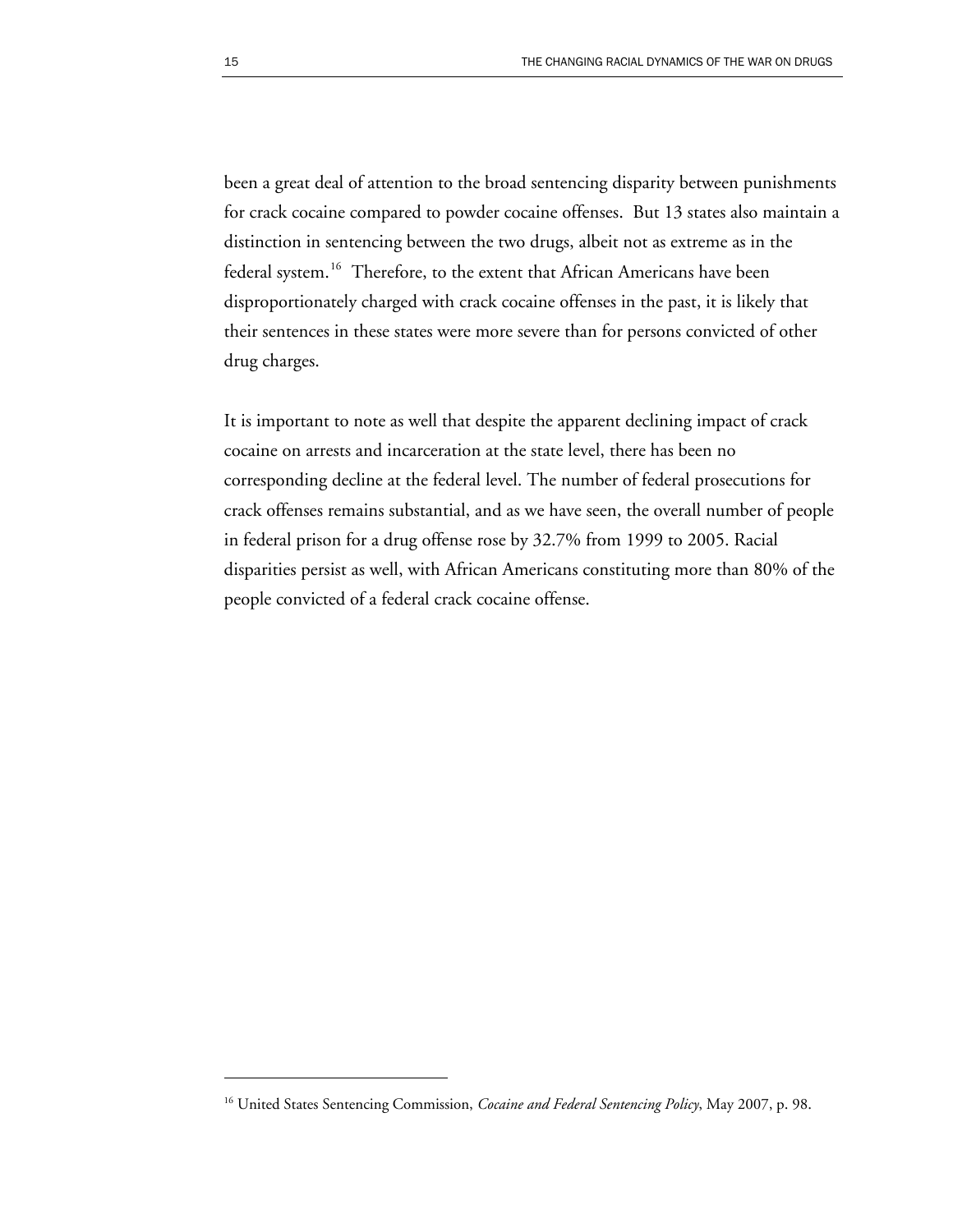## THE RISING WHITE PROPORTION OF DRUG OFFENSE PRISON TERMS

As we have seen, the decline in black incarcerations for drug offenses has been matched by a substantial rise in whites behind bars for drug offenses. Several possible explanations may be at play in this regard.

First, we have seen over time that drug offense arrest rates are largely a function of law enforcement practices, rather than absolute levels of drug use or selling. That is, police agencies have in many cases concentrated resources on stemming drug traffic in low-income communities of color. This is often justified by arguments that drug selling in such neighborhoods is more likely to be disruptive to the community due to open-air drug markets and therefore requires a law enforcement response. Such an assertion is challenged by the argument that drug selling in many white communities can be harmful to individuals and families as well, and that a heavy emphasis on law enforcement diverts resources from prevention and community-building services that would be more beneficial.

Regardless of how one sees these issues, there is little doubt that law enforcement practices for many years disproportionately targeted minority neighborhoods. But as noted above regarding the changing composition of (non-marijuana possession) drug arrests, it is possible that whites are increasingly comprising a larger share of the drug arrests that are more likely to result in a prison term.

Another possibility is that with the rise of methamphetamine in some states – a drug used more by whites and Latinos than African Americans – increasing prosecutions and prison terms are contributing to the white rise in imprisonment. While there is some data to suggest that there are increasing numbers of persons serving prison sentences for meth offenses, it is not clear what proportion of the overall increase is due to this factor.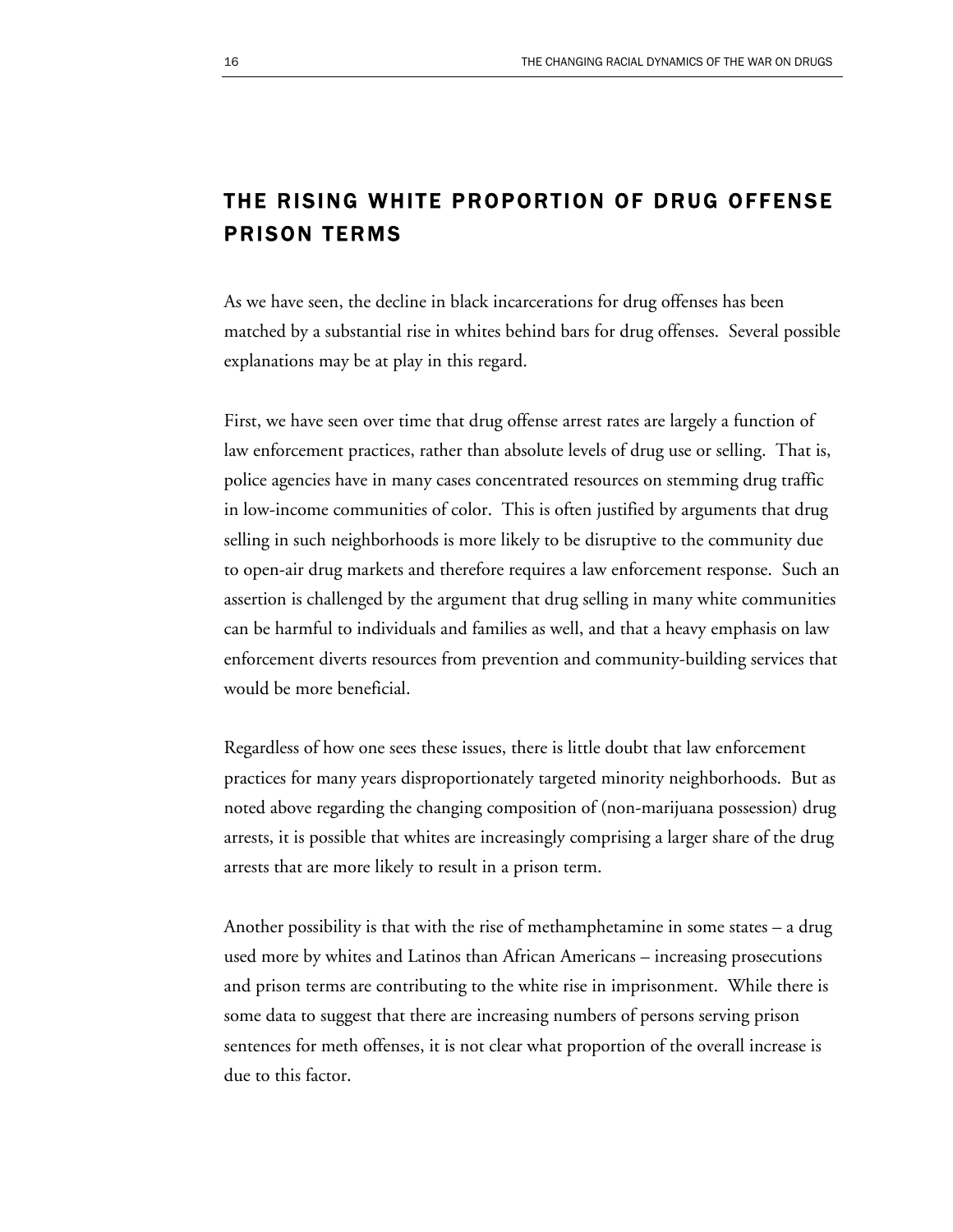Looking at data from states with reported high rates of methamphetamine use, we find some significant increases in imprisonment during the years covered in this analysis. In Minnesota, an analysis produced by the Department of Corrections documented a substantial increase in the number of persons incarcerated for a meth offense, rising from 230 in 2001 to 1,127 in 2005, although there is no published data on the racial composition of this population.<sup>[17](#page-18-0)</sup> This increase accounted for almost 90% of the growth of drug offense incarceration during this period.

In Iowa, a state with reported significant rates of meth use, the growth in incarceration began prior to this time frame but continued throughout. Methamphetamine offenses as a proportion of drug admissions increased from 31% in 1995 to 68% by 2000, but then remained fairly steady through 2005 (66%), although the overall number of persons admitted for a drug offense continued to rise.<sup>[18](#page-18-1)</sup> Extrapolating data from the Iowa report suggests that meth offenses accounted for about three-fourths of the 395 person rise in drug admissions for the period 1999-2005. Note, though, that admissions data are not necessarily representative of the offense distribution of persons incarcerated in prison, due to differing lengths of stay for various offenses.

While the data from these states lends support to the idea that increased imprisonment for methamphetamine offenses is likely to have been responsible for some portion of the overall white increase in incarceration, the relatively modest number of states with a significant methamphetamine-using population also suggests that it is probably not the only explanatory factor in this regard.

As with the examination of African Americans in prison for a drug offense, assessing the rise in the number of whites in prison is a complex undertaking and one that reflects criminal justice processing in all 50 states. Gaining an understanding of these

<span id="page-18-0"></span><sup>17</sup> *Methamphetamine Offenders in Prison*, Minnesota Department of Corrections, November 2005.

<span id="page-18-1"></span><sup>&</sup>lt;sup>18</sup> *Iowa Prison Population Forecast, FY 2005-2015*, Iowa Division of Criminal and Juvenile Justice Planning, October 2005, p. 11.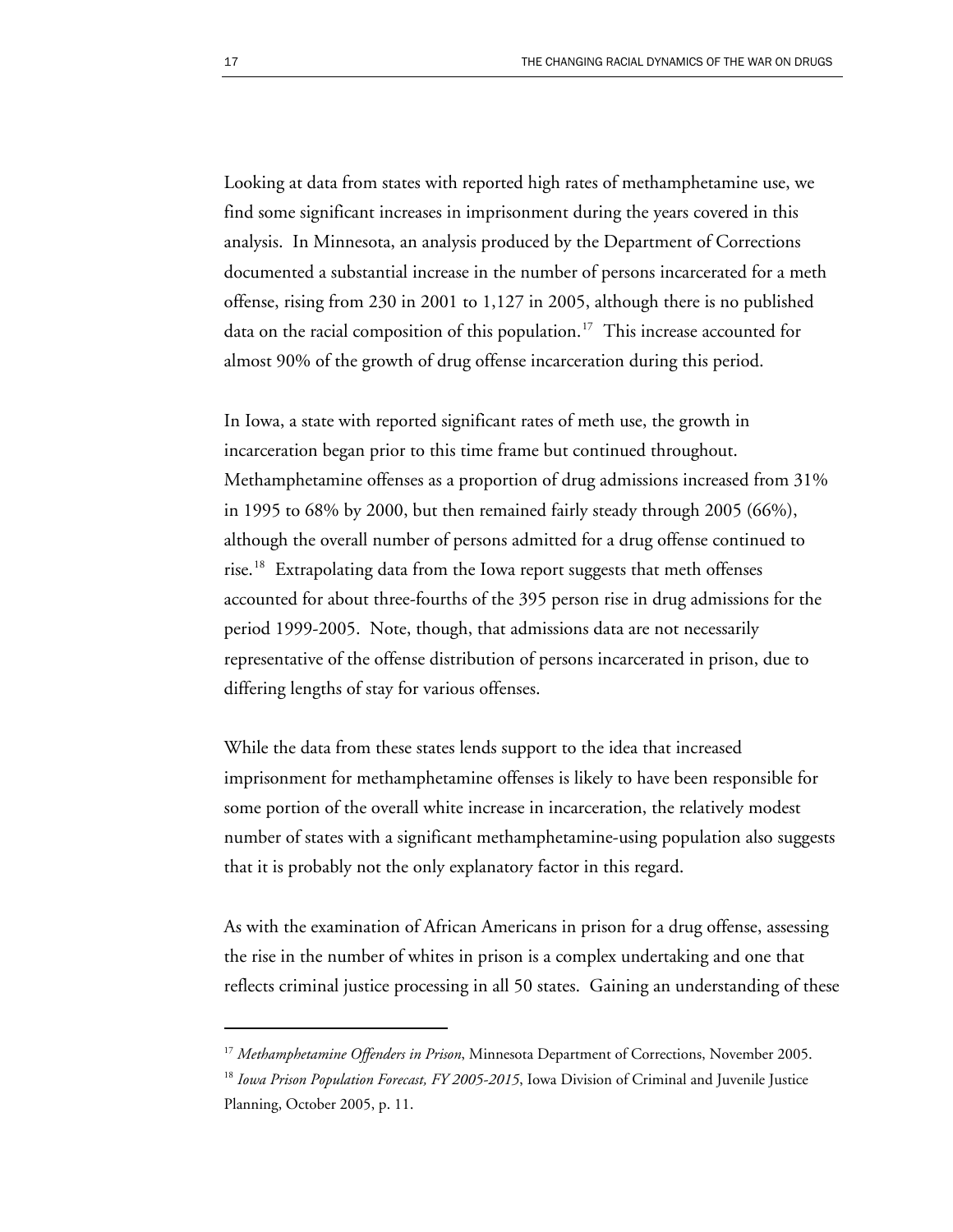dynamics will require a sustained examination in a variety of jurisdictions to observe trends in programming and decision-making.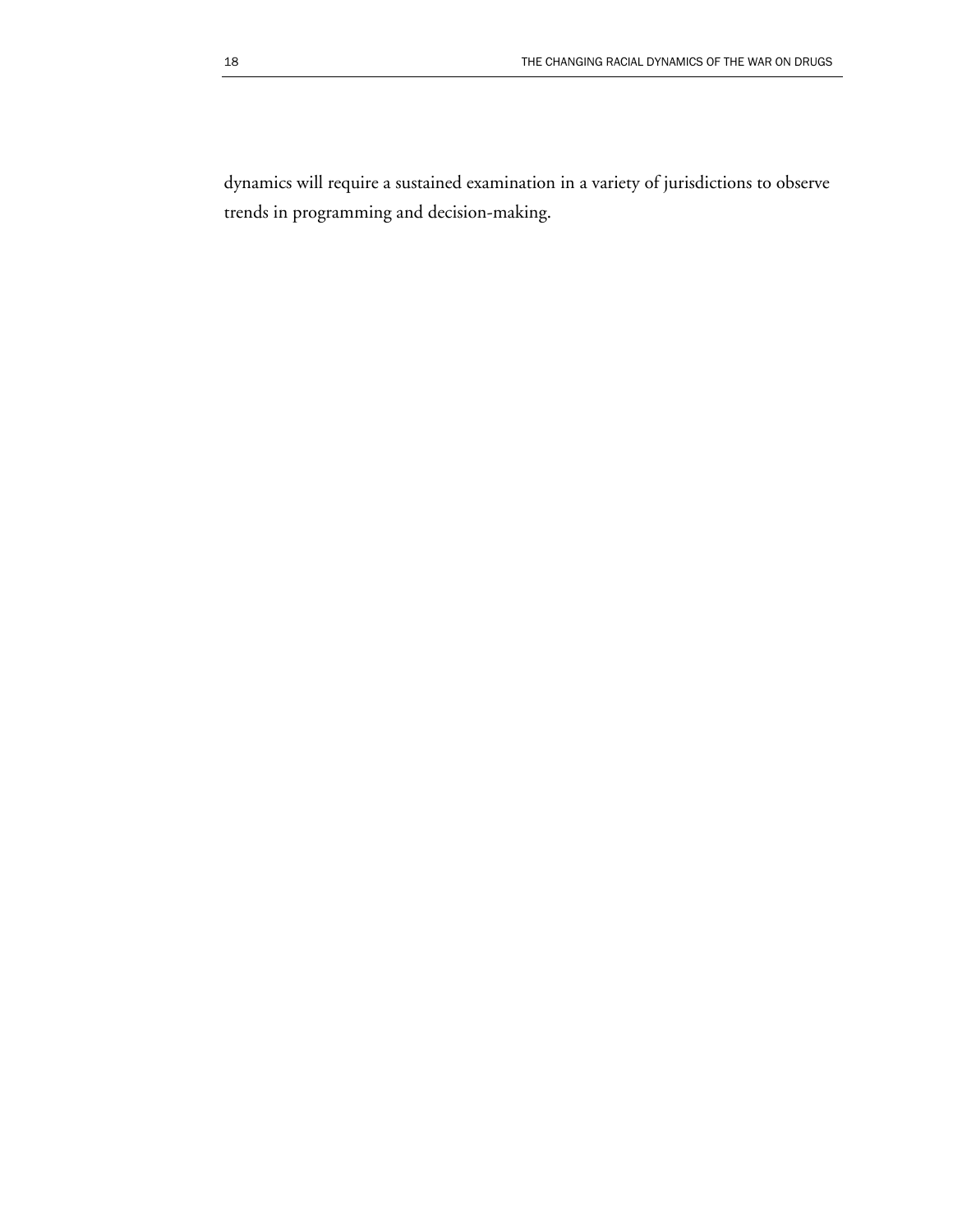### CONCLUSION

The decline in the number of African Americans incarcerated for drug offenses is a significant development, coming as it does after several decades of unprecedented expansion in incarceration of people of color. As we have seen in this analysis, available data only suggest some of the factors that may have produced this outcome, and it behooves policymakers and researchers to examine these trends in greater detail.

While these trends are welcome as a possible indication of a change in policy and practice, they need to be tempered by an assessment of the overall scale of incarceration and punishment. Even with the declines noted here, there are still 900,000 African Americans incarcerated in the nation's prisons and jails. To place this in context, at the time of the *Brown v. Board of Education* decision in 1954, that figure was 100,000. So despite a half century of advances in social and economic opportunity, the role of incarceration in the lives of African Americans persists to a degree that was unimaginable just a few decades ago.

Many of the driving forces that have contributed to these record numbers still remain very much in place. The high level of drug arrests, widespread adoption of mandatory sentencing policies, increase in length of prison terms, and other policies continue to drive the prison population even as crime rates have generally declined for more than a decade. And despite the decline in the number of African Americans incarcerated for a drug offense, the overall record number of people in prison for a drug offense still persists. While the racial dynamics of incarceration for drug offenses have shifted, there remains the question of whether massive imprisonment for drug problems is either an effective or compassionate strategy. If we are to see any sustained reduction in incarceration there will need to be a broad scale reexamination of these policies.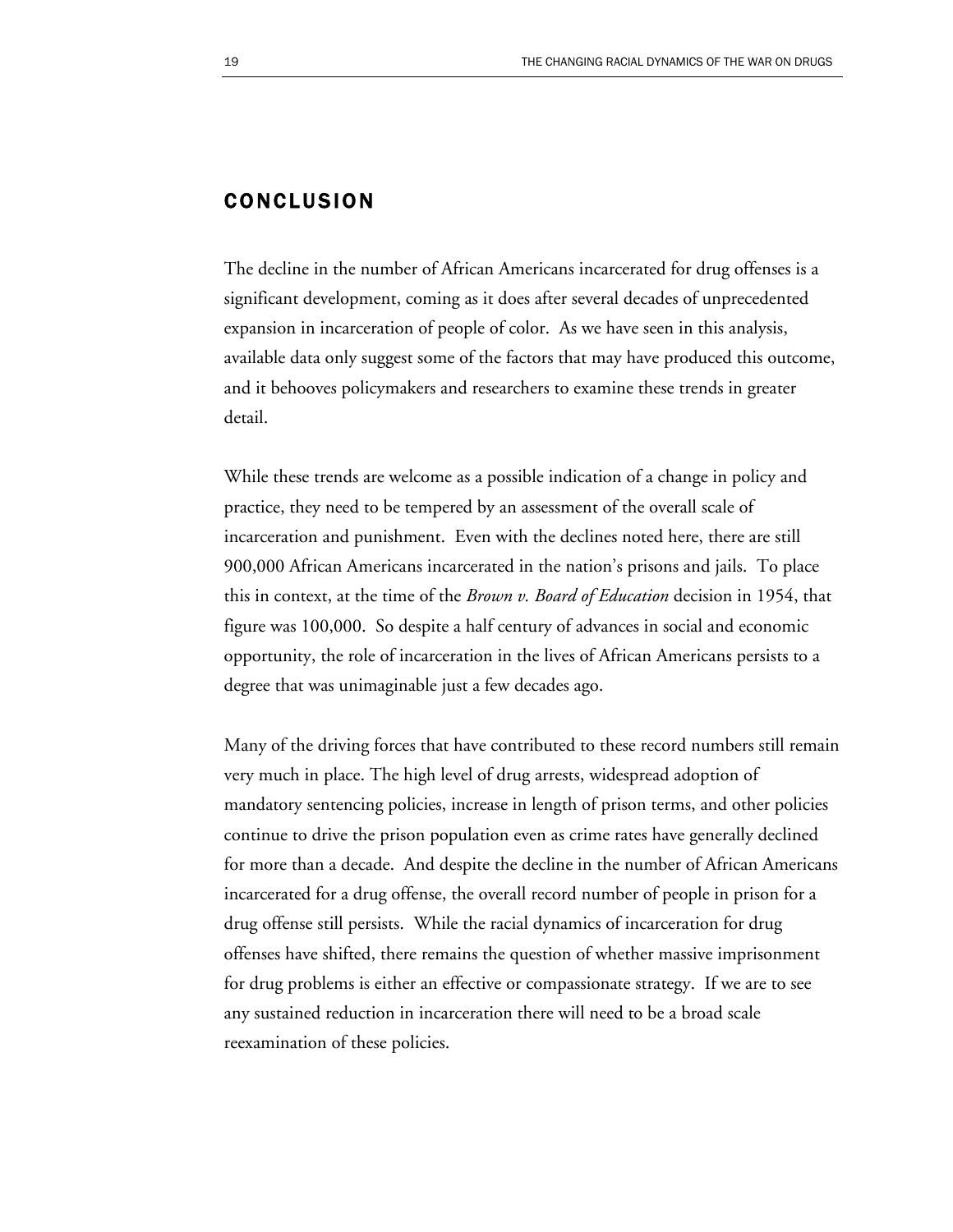Elements of such a change are beginning to take shape. In recent years many states have begun to reconsider the wisdom of some of their overly punitive sentencing policies and have moved to scale these back or promote a greater array of diversionary programs. Increasingly, these initiatives are propelled by fiscal concerns, as policymakers recognize that skyrocketing corrections costs cut into public support for higher education and other vital services. At the federal level, the U.S. Sentencing Commission has enacted changes in the sentencing guidelines for crack cocaine offenses, and members of Congress are considering proposals to reform the mandatory penalties for crack offenses. Legislative action at the federal level is particularly critical since, as we have seen, the number of persons incarcerated for a drug offense continues to rise even as the state figures have stabilized.

It remains to be seen whether these initiatives represent the beginnings of substantial change in the approach to substance abuse and policy safety, or are merely modest reforms with little long-term impact. At a time when the nation is considering broad scale change in a host of areas, this is an appropriate moment to reconsider our public safety policy as well.